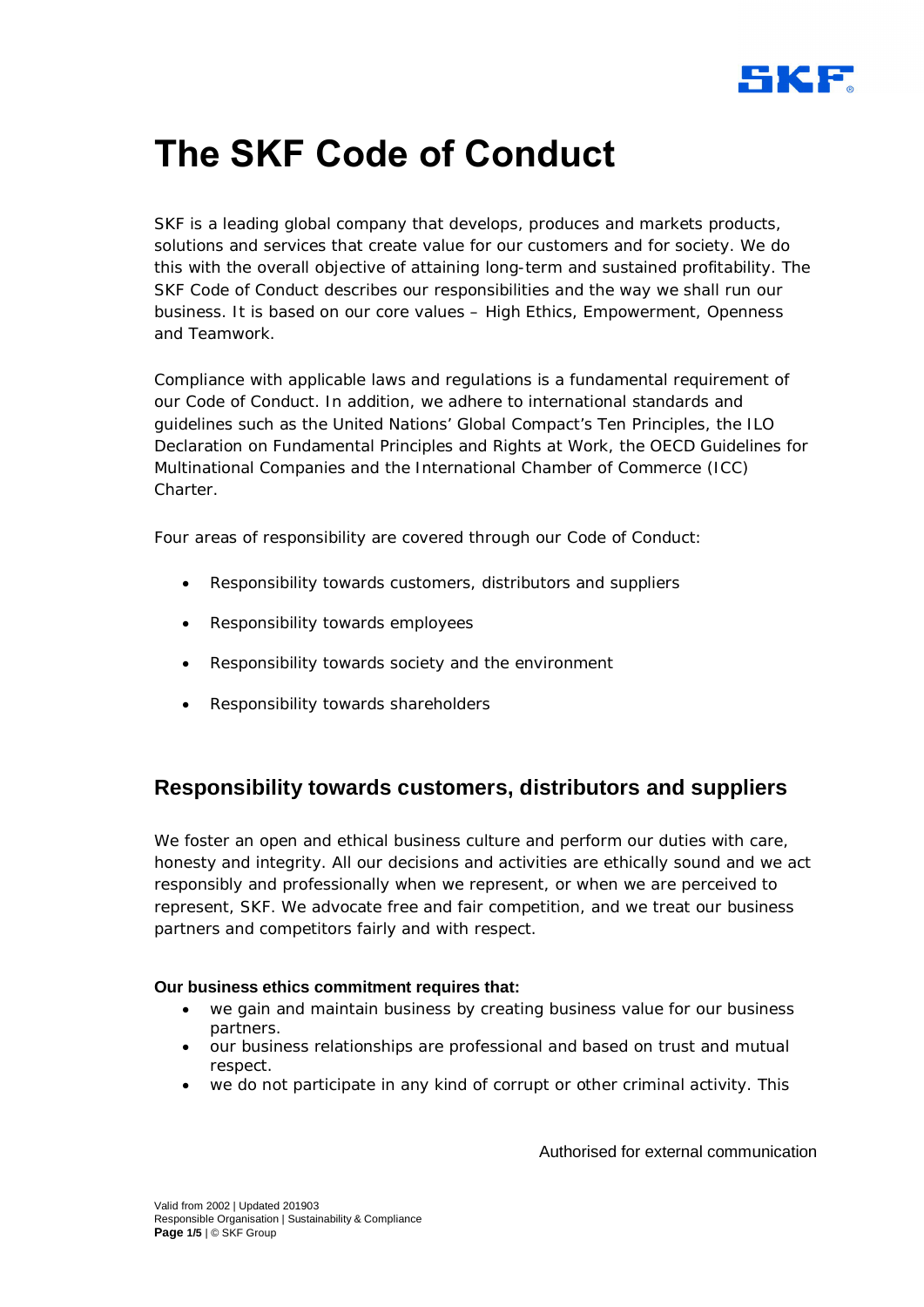

includes bribes, facilitation payments and money laundering.

- the value of gifts and favours to representatives of business partners is moderate and does not exceed local customs. Any gifts or favours offered must not impair SKF's reputation as an ethical company.
- we avoid offering gifts and favours to persons working for, or representing public bodies and state-owned companies. Gifts and favours to such persons may, however, be offered should the circumstances so require. Any gift or favour to such person must adhere to the local SKF gift policy, be moderate in value and not exceed local customs.
- · all our decisions and activities are compliant with applicable antitrust, export control and data privacy regulations and each of us has appropriate knowledge of the regulations.
- · we honour contracts and agreements entered into.
- we do not have any conflict between private economic or personal interests and those of SKF.
- SKF has specific codes of conduct for suppliers, distributors, agents and other intermediaries, which are based on the SKF Code of Conduct. We have business relationships only with suppliers, distributors, agents and other intermediaries, which comply with these codes of conduct.
- we do not engage with distributors, agents and other intermediaries whose ownership structure is not transparent, or which ultimate owner(s) are involved in criminal activities.

## **Responsibility towards employees**

In all we do, we strive towards a positive and engaging work environment. We assure health and safety, acknowledge wellbeing and recognize good work performance.

Employees' rights and needs are respected, contributions are valued and concerns are taken seriously. Employees are given equal opportunities to develop their skills and competence in order to reach their full potential and develop their careers. In turn, our employees support SKF's continued success by working towards agreed goals in accordance with our values and the SKF Code of Conduct.

#### **Our working ethics commitment requires that:**

- · we offer safe and healthy workplaces for all employees at all times, and for contractors and visitors while on SKF premises.
- all employees are treated equally, fairly and with respect regardless of race, gender, age, national origin or nationality, disability, caste, religion, sexual orientation, union membership or political affiliation.
- we provide non-discriminatory working conditions and we promote diversity.
- we do not tolerate any forms of sexual or other kinds of harassment, threats or intimidation.
- we do not engage in, and we actively work against, the use of forced labour. Nobody shall be required to lodge "deposits" or identity papers when commencing employment with SKF. Employees have the right to terminate their employment with reasonable notice to SKF.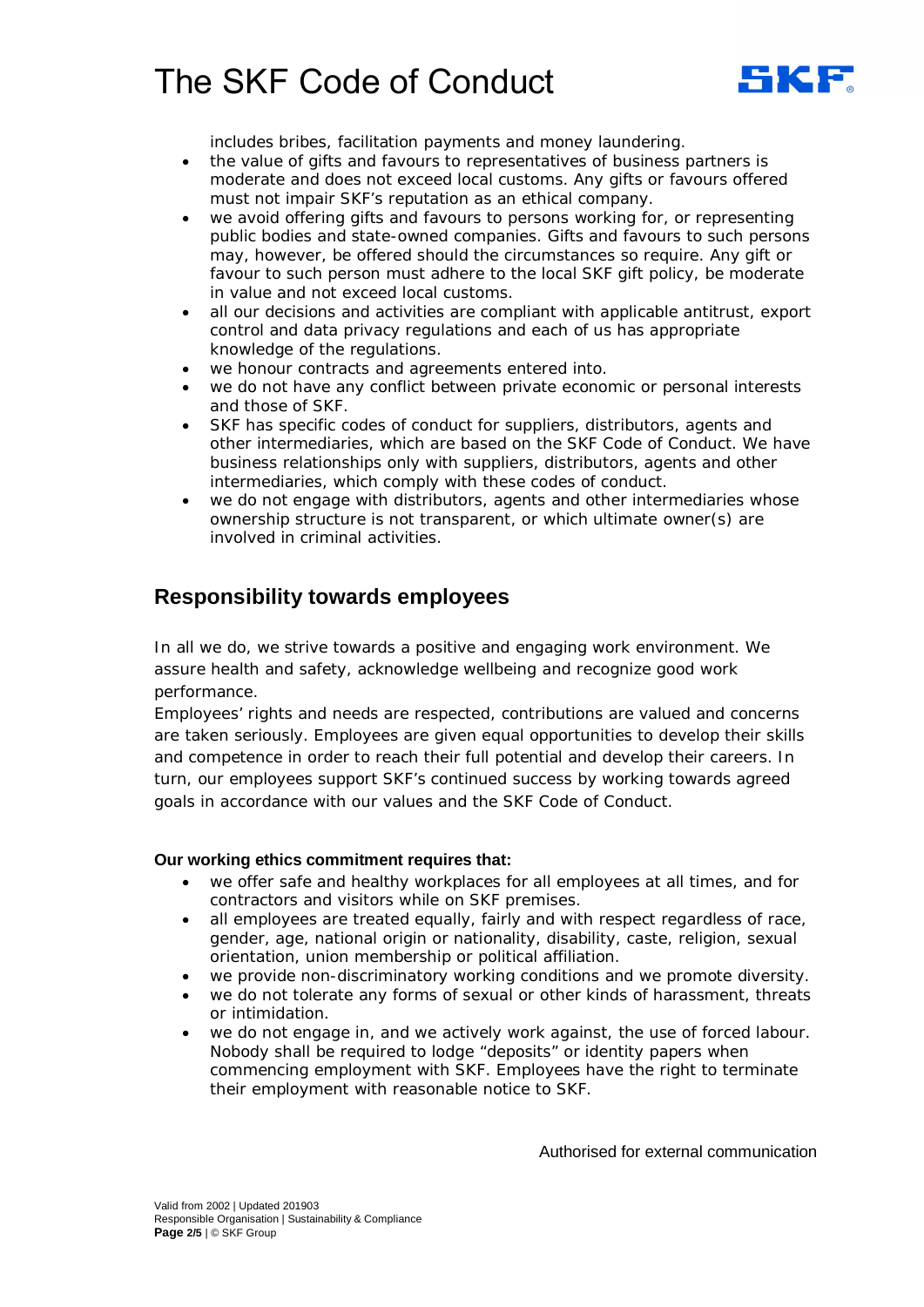

- we do not engage in, and we actively work against, the use of child labour. Employees must not be less than the age of completion of compulsory schooling and, in any case, shall not be less than 15 years. Young workers (above the legal working age and under 18 years old) shall not be exposed to hazardous work environments as defined by national laws or regulations.
- we respect the right of all employees to form and join trade unions of their choice and to bargain collectively and individually. We strive to facilitate these rights when freedom of association and collective bargaining is restricted. We ensure that official representatives of such trade unions are not subject to discrimination and that such representatives have access to union members and their workplace. We respect the rights of an employee not to join a trade union.
- · we ensure that wages and other related benefits meet at least the legal or industry minimum standard in the country in question. Wages and benefits are rendered in full compliance with laws and collective agreements.
- we comply with applicable laws and industry standards on working hours in each country in which we operate. In addition to local legislations, we shall ensure that safety is not compromised through excessive working hours.
- SKF management promotes employee wellbeing.
- we provide employees with good opportunities to train for job enrichment and wider responsibility. Employees are entitled to regular performance review and competency management reviews.
- · all employees shall be given a fair chance to compete for job opportunities. Unless overridden by national legislation, only relevant skills and competencies shall be the differentiating factors in selecting the right person for the job.
- we safeguard company assets from loss, theft and misuse. Company assets shall not be used for personal gain, fraudulent purposes or in any other inappropriate manner.
- · employee data are treated with confidentiality and in accordance with applicable data privacy regulations.

### **Responsibility towards society and the environment**

Our ability to profitably manage and grow our business in an ethical manner is the foundation by which we meet our social responsibility. We manage our business as a responsible member of society, showing respect for the laws, customs and needs of the different countries where we are present.

We have a firm commitment to ecologically sustainable development, and we strive to improve the environmental performance of our own operations, and those of our suppliers. At the same time, we develop and provide innovative solutions that help improve environmental performance for our customers and society at large.

### **Our social commitment requires that:**

· our products and services are designed, produced and delivered with relevant safety information such that they are safe for their intended use.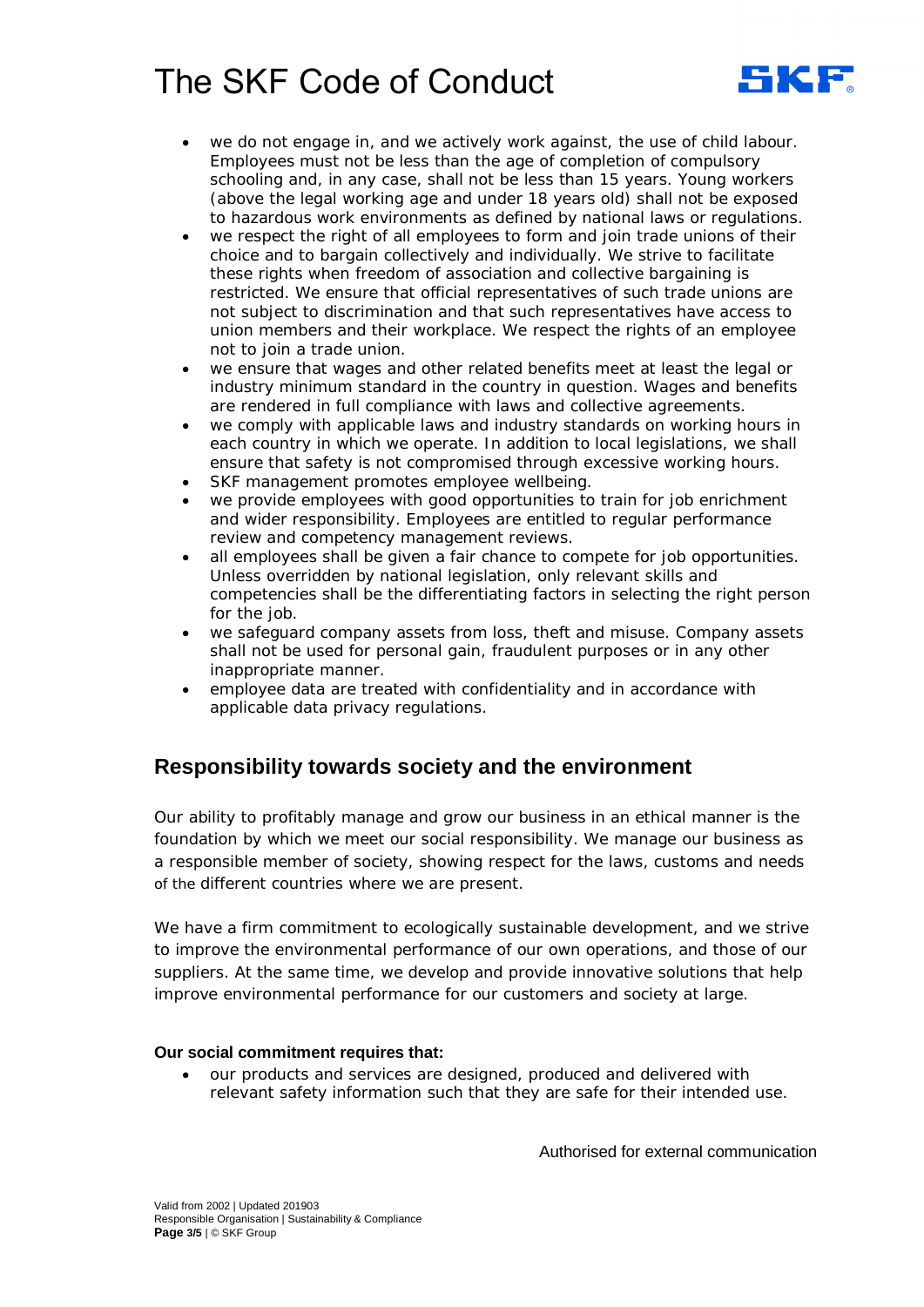

- · SKF management takes a social responsibility in the local communities in which we operate, and participate in activities aimed at personal development for less privileged people, supporting education and vocational training, supporting local sports and health initiatives, and stimulating other voluntary work.
- we are open, transparent and approachable. The information we provide is factual, correct and consistent. We provide information about SKF's strategies, results, financial position and development essential to stakeholders in a timely manner, and in accordance with applicable stock exchange rules. Marketing materials and activities shall be respectful and not demeaning.
- we establish and maintain relationships with local governments and authorities which are based on trust, transparency and mutual respect.
- we do not contribute financially to political parties or politicians and do not participate in politics. The Group President and CEO – in person or through explicit delegation – is the only person authorized to express political statements on behalf of SKF.
- · we do not engage with associations the agenda of which is not in line with the SKF Code of Conduct or that work against the international standards and guidelines that SKF adheres to.

### **Our environmental commitment requires that:**

- · we comply with all applicable environmental legislations and continuously improve our performance.
- · we work to understand the environmental and climate impacts along our value chain - from raw material, manufacturing, and logistics to use at the customer and end of life. We find practical ways to systematically reduce these impacts and the associated risks and costs.
- we work towards a circular economy model by improving material efficiency of our products, solutions and materials.
- we educate ourselves on the impact our day-to-day actions have on the environment, and adapt our behaviour to save energy and reduce waste and emissions.

### **Responsibility towards shareholders**

We strive for a sustainable and improving return for our shareholders. Our shareholders' interests shall always be considered when determining strategies and activities.